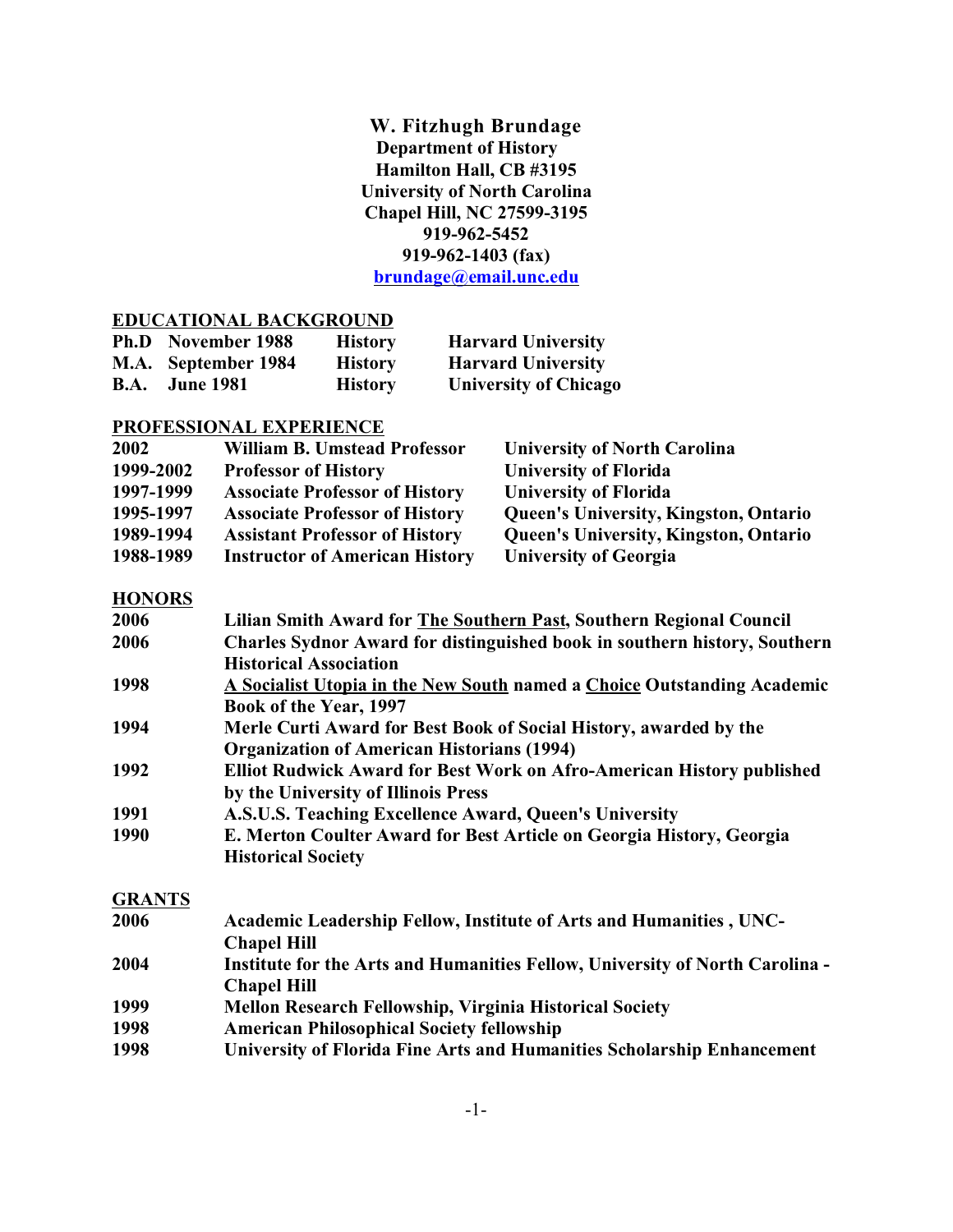|           | <b>Fund Summer Research Grant</b>                                        |
|-----------|--------------------------------------------------------------------------|
| 1998      | <b>American Philosophical Society Summer Research Grant, Summer 1998</b> |
|           | (Declined in order to accept internal funding)                           |
| 1997      | Kirk Visiting Scholar, Agnes Scott College, Spring 1997                  |
| 1995-1997 | <b>National Humanities Center Fellow</b>                                 |
| 1995-1996 | Whitney Humanities Center Fellowship, Yale University, (Declined)        |
| 1994      | <b>Advisory Research Council, Queen's University Research Grant</b>      |
| 1993      | <b>Advisory Research Council, Queen's University Research Grant</b>      |
| 1992-1995 | Social Science and Humanities Research Council of Canada (SSHRC) 3-year  |
|           | research grant                                                           |
| 1991      | <b>Advisory Research Council, Queen's University Research Grant</b>      |
| 1990      | <b>Advisory Research Council, Queen's University Research Grant</b>      |
| 1989      | <b>Advisory Research Council, Queen's University Research Grant</b>      |

#### **PUBLICATIONS**

**BOOKS, SOLE AUTHOR**

**The Southern Past: A Clash of Race and Memory (Cambridge: Harvard University Press, 2005)**

**A Socialist Utopia in the New South: The Ruskin Colonies in Tennessee and Georgia, 1894- 1901 (Urbana: University of Illinois Press, 1996), 263 pages**

**Lynching in the New South: Georgia and Virginia, 1880-1930 (Urbana: University of Illinois Press, 1993), 375 pages**

**BOOKS, EDITED**

**Beyond Blackface: African Americans and the Creation of American Popular Culture, 1890-1930 (forthcoming Chapel Hill: University of North Carolina Press, Spring 2011)**

**Booker T. Washington and Black Progress: A Centenary of Up From Slavery (Gainesville: University Press of Florida, 2003), 227 pages**

**Up From Slavery by Booker T. Washington (Bedford/St. Martin's, 2002), 240 pages**

**Where These Memories Grow: History, Memory, and Regional Identity in the American South (Chapel Hill: University of North Carolina Press, 2000), 366 pages**

**Under Sentence of Death: Essays on Lynching in the South (Chapel Hill: University of North Carolina Press, 1997), 330 pages**

### **BOOKS, CONTRIBUTOR**

**"Working in the 'Kingdom of Culture:' African Americans and American Popular Culture, 1890-1930", in W. Fitzhugh Brundage, ed., Beyond Blackface: African Americans and the Creation of American Popular Culture, 1890-1930 (forthcoming Chapel Hill:**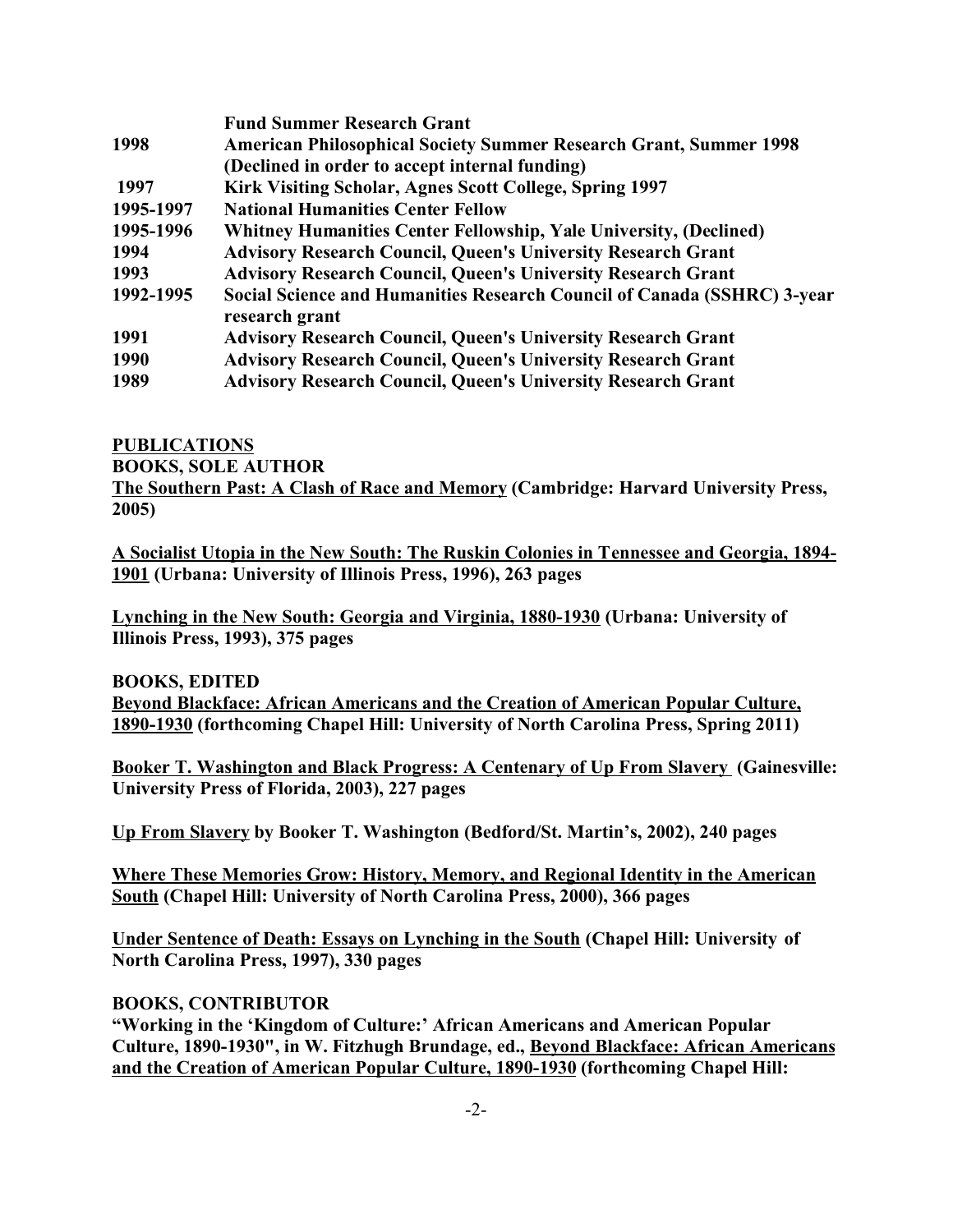**University of North Carolina Press, Spring 2011)**

**"Memory and Acadian Identity, 1920-1960," in Ursula Mathis-Moser and Günter Bischof, eds., Acadians and Cajuns: The Politics and Culture of French Minorities in North America/ Acadiens et Cajuns: Politique et culture de minorites francophones en Amerique du Nord (Innsbruk: Canadian Studies Centre of the University of Innsbruck, 2009)**

**"Redeeming a Failed Revolution Confederate Memory," in William J. Copper Jr. and John M. McCardell, Jr., eds, In the Cause of Liberty: How the Civil War Redefined American Ideals (Baton Rouge: Louisiana State University Press, 2009), 126-136.**

**"Meta Warrick's 1907 'Negro Tableaux' and (Re)Presenting African American Historical Memory," in Daniel J. Sherman,ed., Museums and Difference (Bloomington: Indiana University Press, 2008), 205-249**

**Foreword to William Ivy Hair, Carnival of Fury: Robert Charles and the New Orleans Race Riot of 1900 (2008: Baton Rouge: Louisiana State University Press, 2008), xiii-xxiv**

**Foreword to Thornwell Jacobs, The Law of the White Circle (Athens: University of Georgia Press, 2006), vii-xiii**

**Foreword in Gregg Cantrell and Elizabeth Hayes Turner, eds., Lone Star Pasts: Memory and History in Texas (Texas A&M University Press, 2006), ii-xvi**

**"Thomas Dixon: An American Proteus," in Michele K. Gillespie and Randal L. Hall, eds., Thomas Dixon Jr. and the Birth of Modern America,(Louisiana State University Press, 2006)**

**"Whispering Consolation to Generations Unborn: Black Memory in the Era of Jim Crow," in Winfred B. Moore, Jr., Kyle S. Sinisi, and David H. White, Jr., eds., Warm Ashes: Issues in Southern History at the Dawn of the Twenty-First Century (Columbia: University of South Carolina Press, 2003), 341-356**

**"Reconsidering Booker T. Washington and Up From Slavery" in W. Fitzhugh Brundage, ed., Booker T. Washington and Black Progress: A Centenary of Up From Slavery (Gainesville: University Press of Florida, 2003), 1-18**

**"'Woman's Hand and Heart and Deathless Love': White Women and Commemorative Impulse in the New South, 1880-1930," in Cynthia Mills and Pamela Simpson, eds., Monuments of the Lost Cause: Women, Art and the Landscapes of Southern Memory (Knoxville: University of Tennessee Press, 2003), 64-82.**

**"A Utopian Frontier in the New South," in Peter H. Buckingham, ed., Expectations for the Millennium: American Socialist Visions of the Future (Greenwood Press, 2002), 93-110.**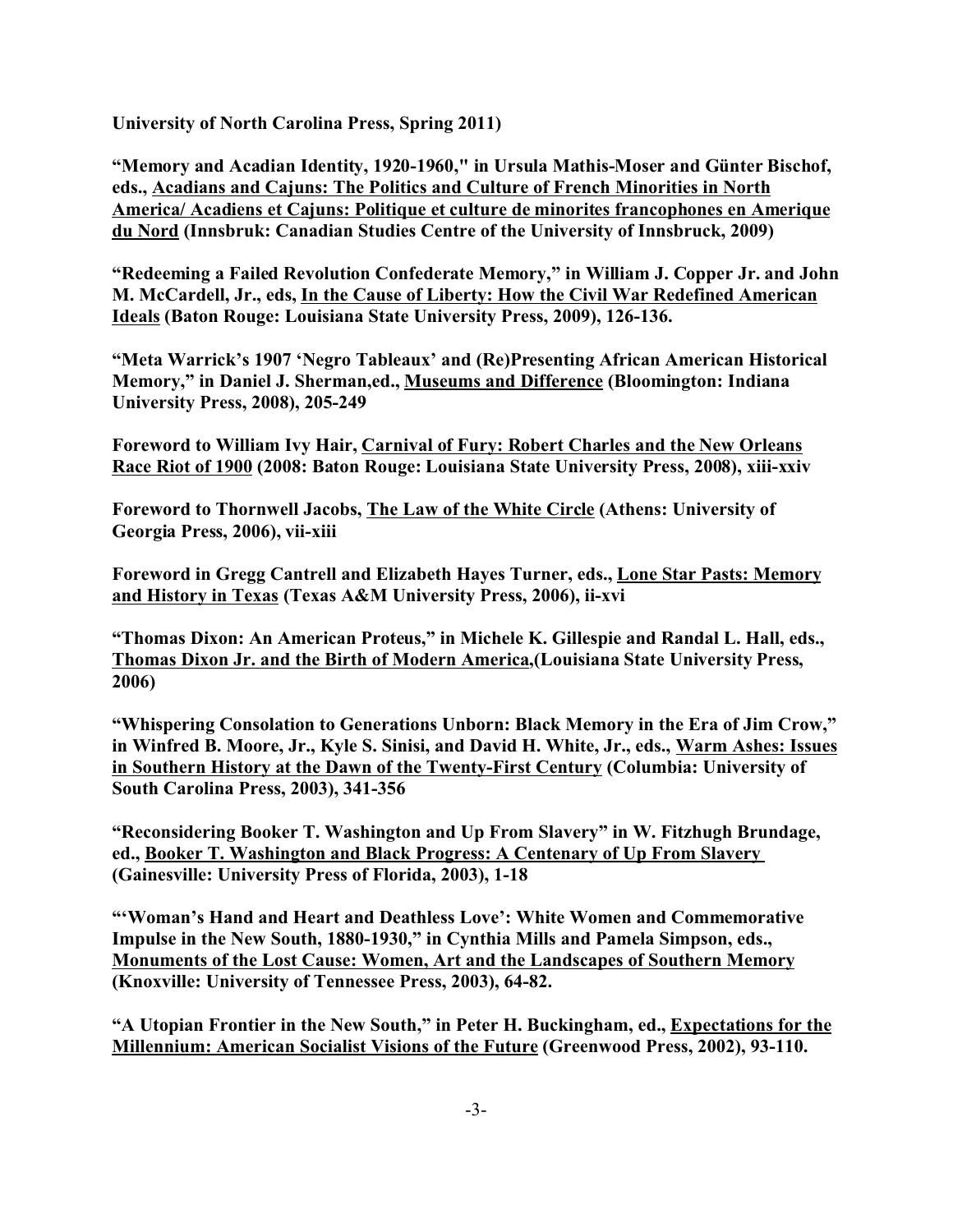**"Race, Memory, and Masculinity: Black Veterans Recall the Civil War, 1865-1915" in Joan Cashin, ed., The War Was You and Me: Civilian and the American Civil War (Princeton University Press, 2002), 136-156.**

**"White Women and the Politics of Historical Memory in the South, 1880-1920," in Jane Dailey, Glenda Gilmore, and Bryant Simon, eds., Jumpin' Jim Crow: Southern Politics from Civil War to Civil Rights (Princeton: Princeton University Press, 2000), 115-139**

**"No Deed But Memory," in W. Fitzhugh Brundage, ed., Where These Memories Grow: History, Memory, and Regional Identity in the American South (Chapel Hill: University of North Carolina Press, 2000), 1-28**

**"Le Reveil de la Louisiane: Memory and Acadian Identity, 1920-1960," in W. Fitzhugh Brundage, ed., Where These Memories Grow: History, Memory, and Regional Identity in the American South (Chapel Hill: University of North Carolina Press, 2000), 271-98 [Republished in J. William Harris, ed., The New South: New Histories (New York: Routledge, 2008), 186-209]**

**"Racial Violence, Lynchings, and Modernization in the Mountain South" in John Inscoe, ed. Appalachians and Race: the Mountain South from Slavery to Segregation (Lexington: University Press of Kentucky, 2000), 302-316**

**"The Roar on the Other Side of Silence": Black Resistance and White Violence in the American South," in W. Fitzhugh Brundage, ed., Under Sentence of Death: Essays on Lynching in the South (Chapel Hill: University of North Carolina Press, 1997)** 

**"Class, Gender and Mob Violence in the South," in Identity and Intolerance: Nationalism, Racism, and Xenophobia in Germany and the United States (New York: Cambridge University Press, 1997), 137-154** 

**REFEREED PUBLICATIONS**

**"Contentious and Collected: Memory's Future in Southern History," Journal of Southern History 75 (August 2009)**

**"A 59 Year Old Man with Racial Characteristics," Journal of Clinical Hypertension 9 (February 2007): 128-133**

**"The Ultimate Shame: Lynch-Law in the Post-Civil War American South," Social Alternatives 24 (Winter 2006): 28-31**

**"Reflections on Lynching Scholarship," American Nineteenth Century History 6 (September 2005): 399-412**

**"Meta Warrick's 1907 'Negro Tableaux' and (Re)Presenting African American Historical Memory," Journal of American History 89 (March 2003): 1368-1400**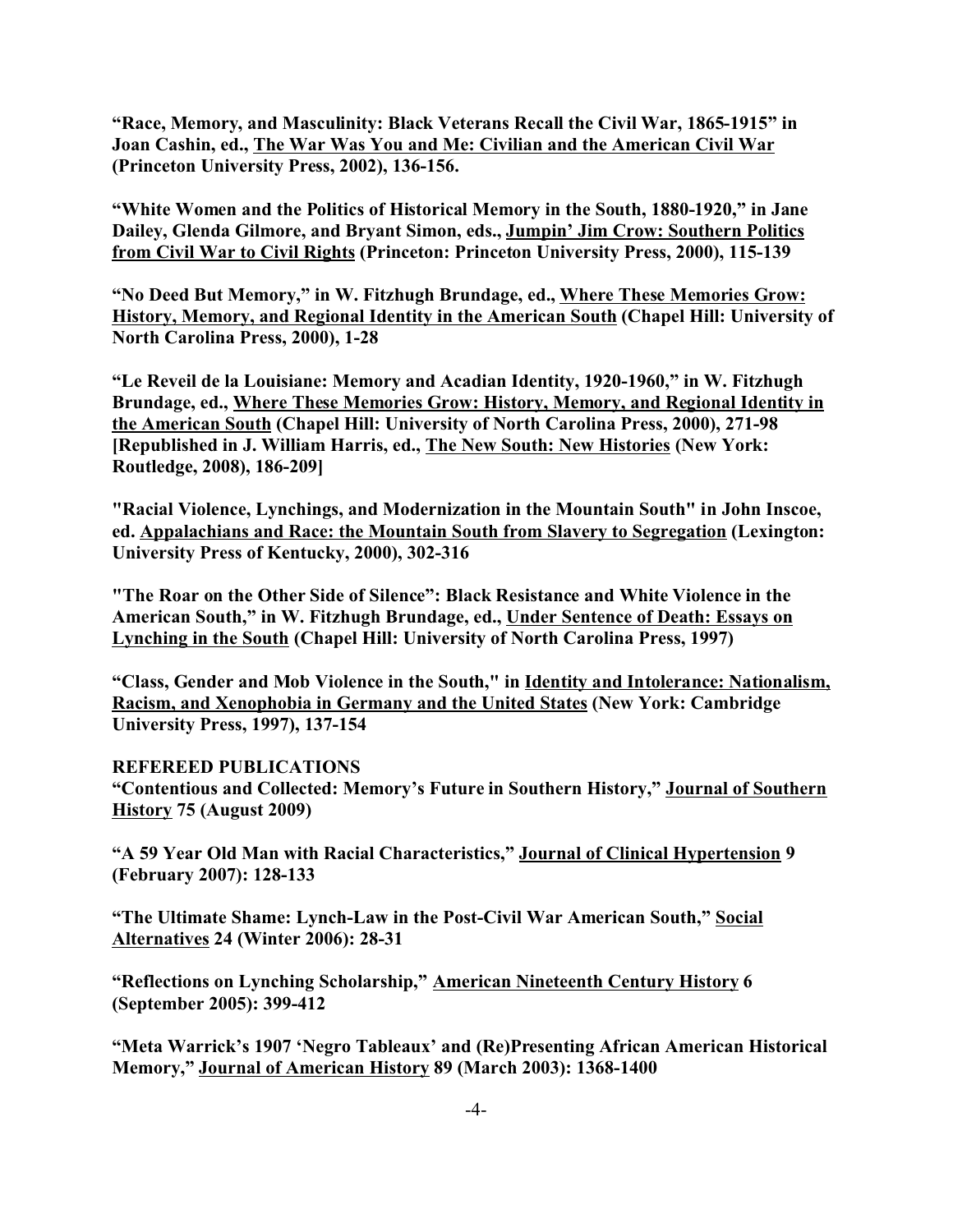**"Varn Mill Riot: Violence and Justice in the New South," Georgia Historical Quarterly 78 (Summer 1994): 257-280**

 **"A Portrait of Southern Sharecropping: The 1911 and 1912 Georgia Plantation Survey of Robert Preston Brooks," Georgia Historical Quarterly 77 (Summer 1993): 367-381**

**"'To Howl Loudly': John Mitchell, Jr. and his Protest Against Lynching in Virginia," Canadian Journal of American Studies 22 (Winter 1991): 325-341**

**"Mob Violence: North and South, 1865-1940," Georgia Historical Quarterly 75 (Fall 1991): 748-770**

**"The Darien 'Insurrection' of 1899: Black Protest During the Nadir of Race Relations," Georgia Historical Quarterly 74 (Summer 1990): 234-253**

**"Slavery in Antebellum Rockbridge County, Virginia," Proceedings of the Rockbridge County Historical Society, Vol. 10 (1989): 333-344**

### **CO-WRITTEN PUBLICATIONS:**

**"Sanctioning Lynching: Discourse and the Legitimacy of Informal Justice in the American South" (co-written with Susan Jean), in Dermot Freeman, ed., Informal Criminal Justice (UK: Ashgate Publishing, Inc., 2002), 157-178**

### **NON-REFEREED PUBLICATIONS**

**"Rationale of a Lynching," Lincoln Center Theater Review 20 (Fall 1998):13-14 "Commemoration and Conflict: Forgetting and Remembering the Civil War," Georgia Historical Quarterly 82 (Fall 1998): 559-574**

### **WORKS IN PROGRESS**

**with Konrad H. Jarausch, "The Rise of Mass Politics: Transatlantic Paradoxes of Participation and Manipulation," German Historical Institute Publications (forthcoming), 32 manuscript pages**

**"Torture in American History: The Long View": a book length manuscript on the history of torture in the United States from the age of contact to the contemporary "war on terror."**

### **REVIEWS**

**More than forty reviews in the following journals: American Historical Review, American Journal of Legal History, Arkansas Review, Atlanta History, Business History Review, Canadian Journal of American Studies, Canadian Journal of History, Georgia Historical Quarterly, Journal of American History, Journal of Blacks in Higher Education, Journal of Interdisciplinary History, Journal of Southern History, Journal of Southern Religion, Journal of Southwest Georgia History, Labour\Le Travail, Left History, Queen's Quarterly, Register of the Kentucky Historical Society, South Carolina Historical**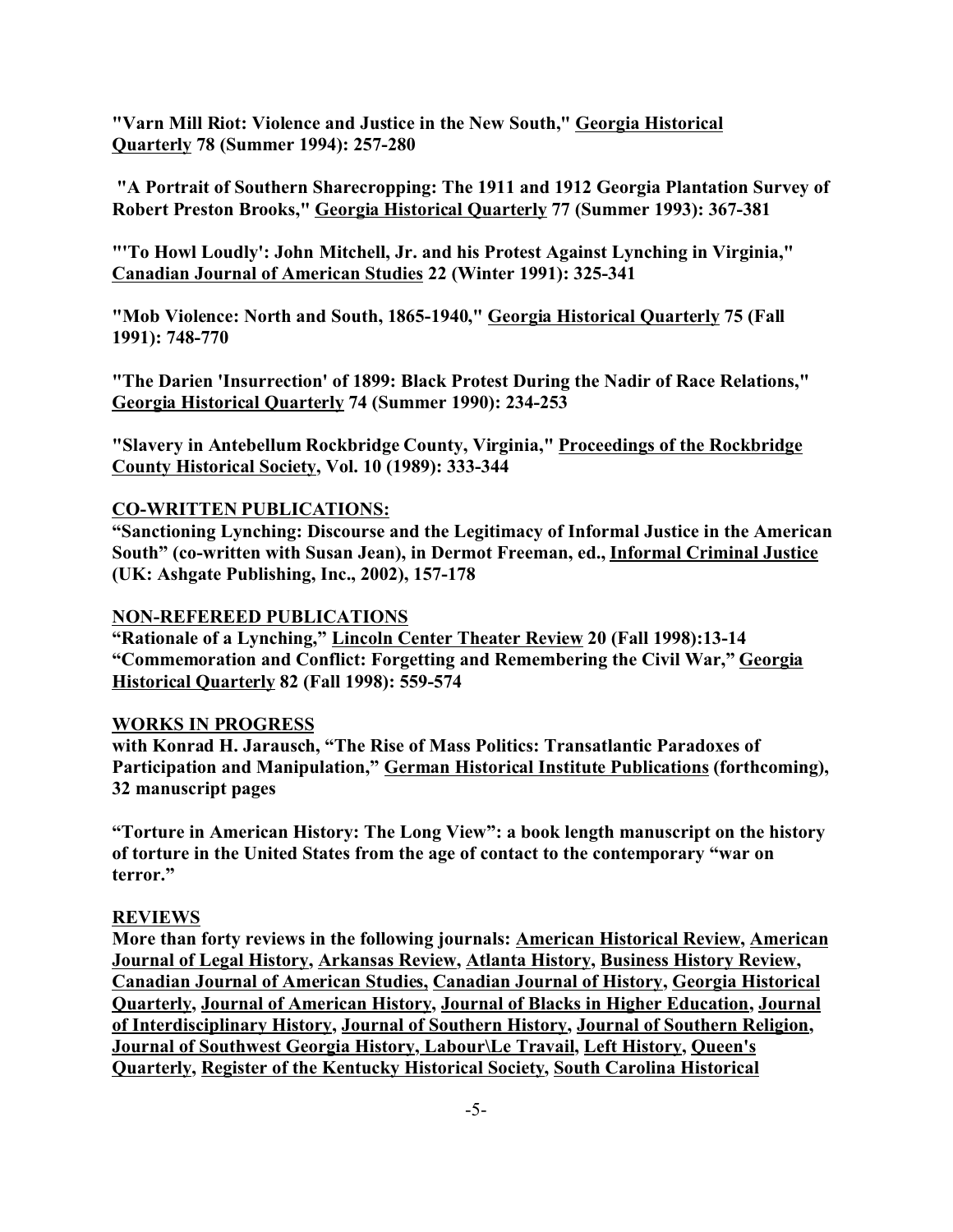## **Quarterly, Southern Cultures**

## **PRESENTATIONS, LECTURES, KEYNOTE ADDRESSES**

| March 2010           | Invited Lecturer, "Torture in America: The Long View," Wabash<br>College, Crawfordsville, Indiana                                                                                                                                                                       |
|----------------------|-------------------------------------------------------------------------------------------------------------------------------------------------------------------------------------------------------------------------------------------------------------------------|
| February 2010        | Invited Guest, "The Walt Bodine Show," KCUR 89.3FM Kansas City,<br><b>Missouri</b>                                                                                                                                                                                      |
| <b>February 2010</b> | Invited Lecturer, "The Roar on the Other Side of the Silence': White<br>Violence and Black Resistance in the American South," Spencer Cave<br><b>Black History Lecture, Park University, Parkville, Missouri</b>                                                        |
| November 2009        | <b>Invited Panel Participant, "Black Politics," Triangle African</b><br><b>American History Collective, UNC-CH</b>                                                                                                                                                      |
| November 2009        | Invited Lecturer, "Torture in America: The Long View," University<br>of Pittsburgh, Pittsburgh, Pennsylvania                                                                                                                                                            |
| November 2009        | <b>Commentator, "After the Border Dissolved: New Perspectives on</b><br><b>Emancipation and Reconstruction in Kentucky," Southern Historical</b><br><b>Association Annual Meeting, Louisville, Kentucky</b>                                                             |
| October 2009         | Keynote, "John Brown: The Stone in the Historian's Shoe," John<br>Brown, Slavery, and the Legacies of Revolutionary Violence in Our<br>Own Time: A Conference Commemorating the 150th Anniversary of<br>the Harpers Ferry Raid, Yale University, New Haven, Connecticut |
| October 2009         | Panel Participant, "Up From History: The Life of Booker T.<br>Washintgton," Association for the Study of African American Life<br>and History Annual Meeting, Cincinnati, Ohio                                                                                          |
| September 2009       | Invited Lecturer, "African American Artists Interpret the Civil War<br>in a Post-Soul Age," North Dakota State University, Fargo, North<br><b>Dakota</b>                                                                                                                |
| <b>July 2009</b>     | Invited Participant, "Why History Matters: The Past in the Present,"<br>A Sydney Ideas Forum, University of Sydney, Sydney, Australia                                                                                                                                   |
| <b>July 2009</b>     | Invited Presenter, "New Directions in the Study of African American<br>Memory?" University of Sydney, Sydney, Australia                                                                                                                                                 |
| <b>May 2009</b>      | Seminar participant, "African Americans and the Creation of<br>American Popular Culture," National University of Singapore,                                                                                                                                             |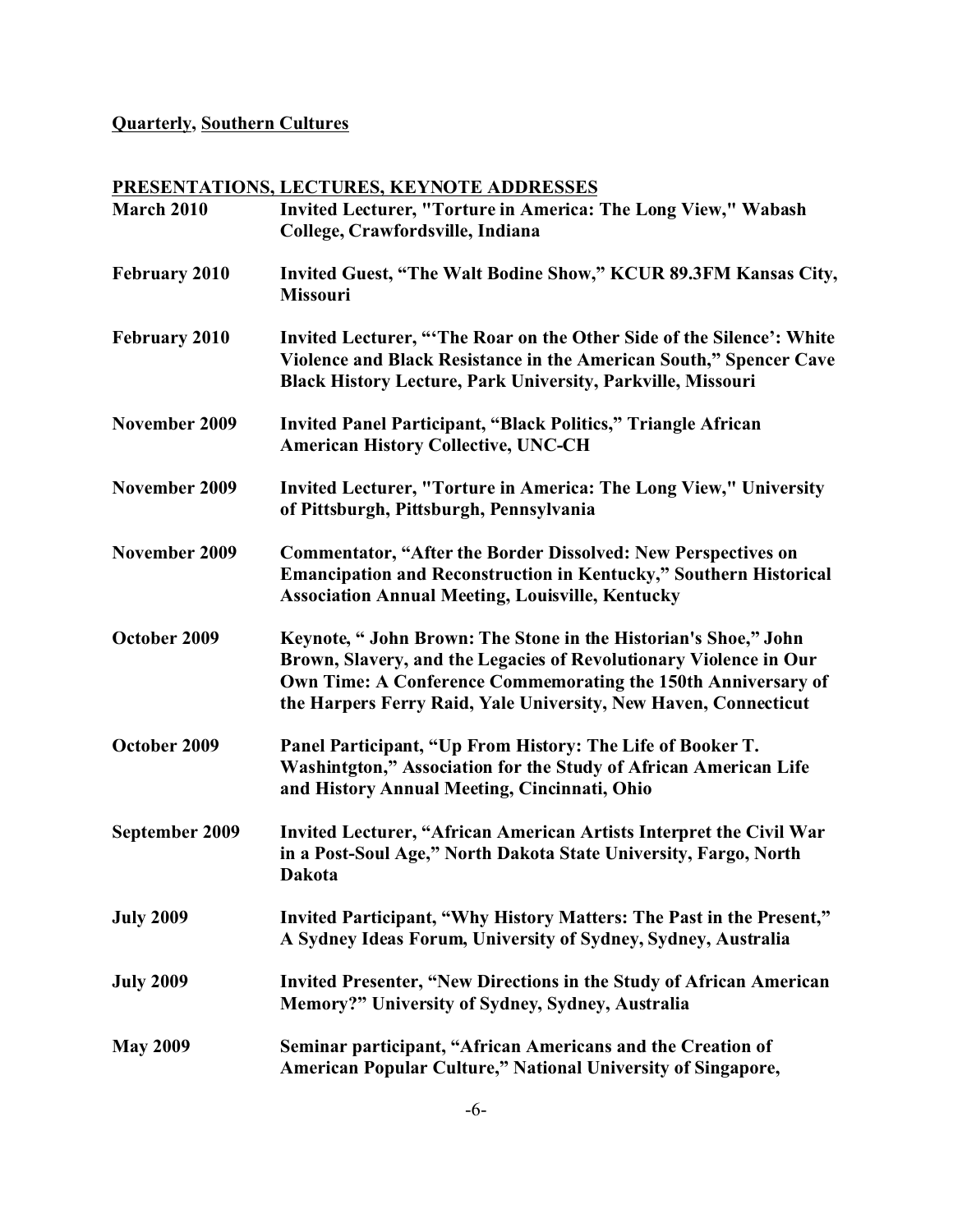**Singapore**

| April 2009           | Invited Panelist, "Abraham Lincoln in the African American<br>Historical Imagination" Race and Emancipation in the Age of Lincoln<br>Conference, Howard University, Washington D.C.                             |
|----------------------|-----------------------------------------------------------------------------------------------------------------------------------------------------------------------------------------------------------------|
| April 2009           | <b>Invited Lecturer, "Unanswered Questions in African American</b><br>Historical Memory," Yale University, New Haven, Connecticut                                                                               |
| <b>March 2009</b>    | Invited Lecturer, "Abraham Lincoln in the Southern African<br>American Historical Imagination," American Civil War Center,<br>Richmond, Virginia                                                                |
| <b>February 2009</b> | Invited Lecturer, "The Historical Ku Klux Klan of William<br>Christenberry's 'Klan Room Tableau," Washington & Lee<br>University, Lexington, Virginia                                                           |
| February 2009        | <b>Commentator, Lincoln and the Civil War in Contemporary America</b><br>Conference, Avery Institute Charleston, S.C.                                                                                           |
| <b>January 2009</b>  | "Revisiting the Southern Past: Memory, Religion and History,"<br>Institute for the Arts and Humanities, UNC-CH                                                                                                  |
| November 2008        | Invited Lecturer, "The Southern Past: A Clash of Race and<br>Memory," Charles Jackson Memorial Lecture, University of<br><b>Tennessee, Knowxville, Tennessee</b>                                                |
| October 2008         | Invited Lecturer, "Contesting the Meaning of the Civil War: White<br>Northerners, White Southerners, and African Americans and the<br>Debate over the Civil War," Davidson College, Davidson, North<br>Carolina |
| October 2008         | Invited lecturer, "Is Southern History Still a Front in the Culture<br>Wars?", BB&T Heritage Lecture in American History, Barton<br><b>College, Wilson, North Carolina</b>                                      |
| April 2008           | <b>Commentator, "Challenging White Supremacy: From Mississippi to</b><br>Manila," New Perspectives in African American History and Culture,<br>UNC-Chapel Hill, Chapel Hill, North Carolina                     |
| April 2008           | Invited lecturer, 2008 Dale Somers Memorial Lecture, Georgia State<br>University, Atlanta, Georgia                                                                                                              |
| March 2008           | <b>Commentator, "Nostalgia and History: Memorializing Racial</b><br>Fantasies in Twentieth-Century America," Organization of American                                                                           |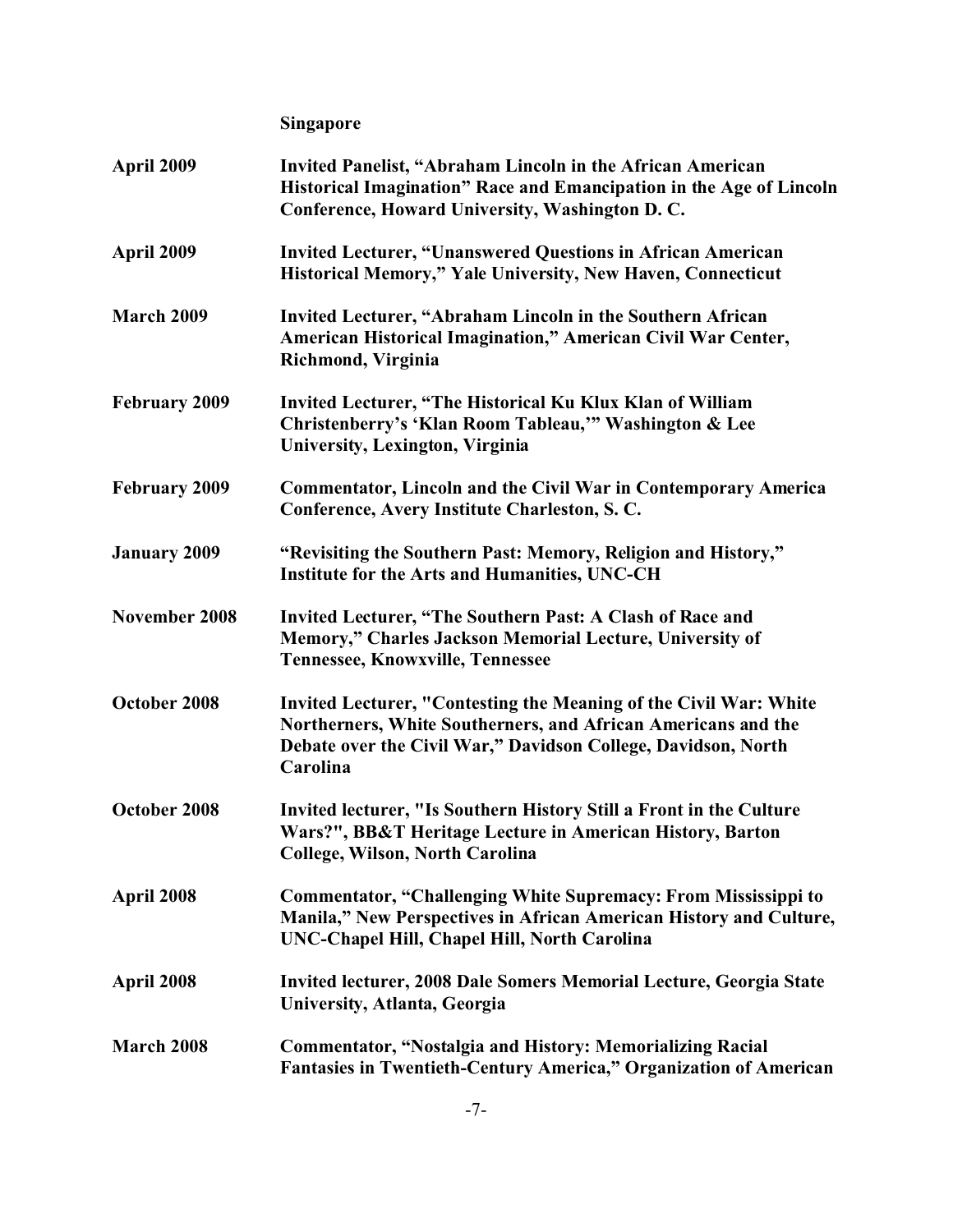|                      | Historians annual meeting, New York City, New York                                                                                                                       |
|----------------------|--------------------------------------------------------------------------------------------------------------------------------------------------------------------------|
| March 2008           | Invited lecturer, Phi Alpha Theta Induction Ceremonies, UNC-<br>Wilmington, Wilmington, North Carolina                                                                   |
| <b>January 2008</b>  | Invited panelist, "An Insider's Guide to the Academic Job Market,"<br>American Historical Association annual meeting, Washington D.C.                                    |
| November 2007        | Commentator, "The Perils of Public Homage: State v. Mann and<br>Thomas Ruffin in History and Memory," UNC-Chapel Hill, Chapel<br>Hill, North Carolina                    |
| October 2007         | Invited speaker, "Turning Points in History Lecture Series," Utah<br><b>Valley State College, Orem, Utah</b>                                                             |
| October 2007         | Invited speaker, "The Clash of Race and Memory," University of<br>North Florida, Jacksonville, Florida                                                                   |
| October 2007         | Invited speaker, "White Southerners Remember the Civil War,"<br>American Civil War Center sponsored lecture, Boston Public<br>Library, Boston, Massachusetts             |
| September 2007       | Invited Presenter, "Acadians and Cajuns: The Politics and Culture of<br>French Minorities in North America Conference," University of<br>Innsbruck, Innsbruck, Austria   |
| <b>March 2007</b>    | <b>Invited speaker, Biever Guest Lecture Series, Loyola University, New</b><br>Orleans, Louisiana                                                                        |
| <b>January 2007</b>  | <b>Commentator, "The Evolution of Emancipation Celebrations in</b><br>American Culture," American Historical Association annual meeting,<br>Atlanta, Georgia             |
| <b>February 2007</b> | Keynote, "Revisiting the Southern Past: Memory, Religion, and<br>History" Southern Intellectual History Circle, Mississippi State<br>University, Starkville, Mississippi |
| <b>February 2007</b> | Keynote, "Whose Past? Whose Memory? Contests Over the South's<br>History," Historic Natchez Conference, Natchez, Mississippi                                             |
| <b>January 2007</b>  | Invited speaker, "Commemorating Jamestown: A Clash of Race and<br>Memory," Library of Virginia, Richmond, Virginia                                                       |
| November 2006        | <b>Commentator, "Race, Lynching, and Public Executions in the South</b><br>and Southwest," Southern Historical Association annual meeting,                               |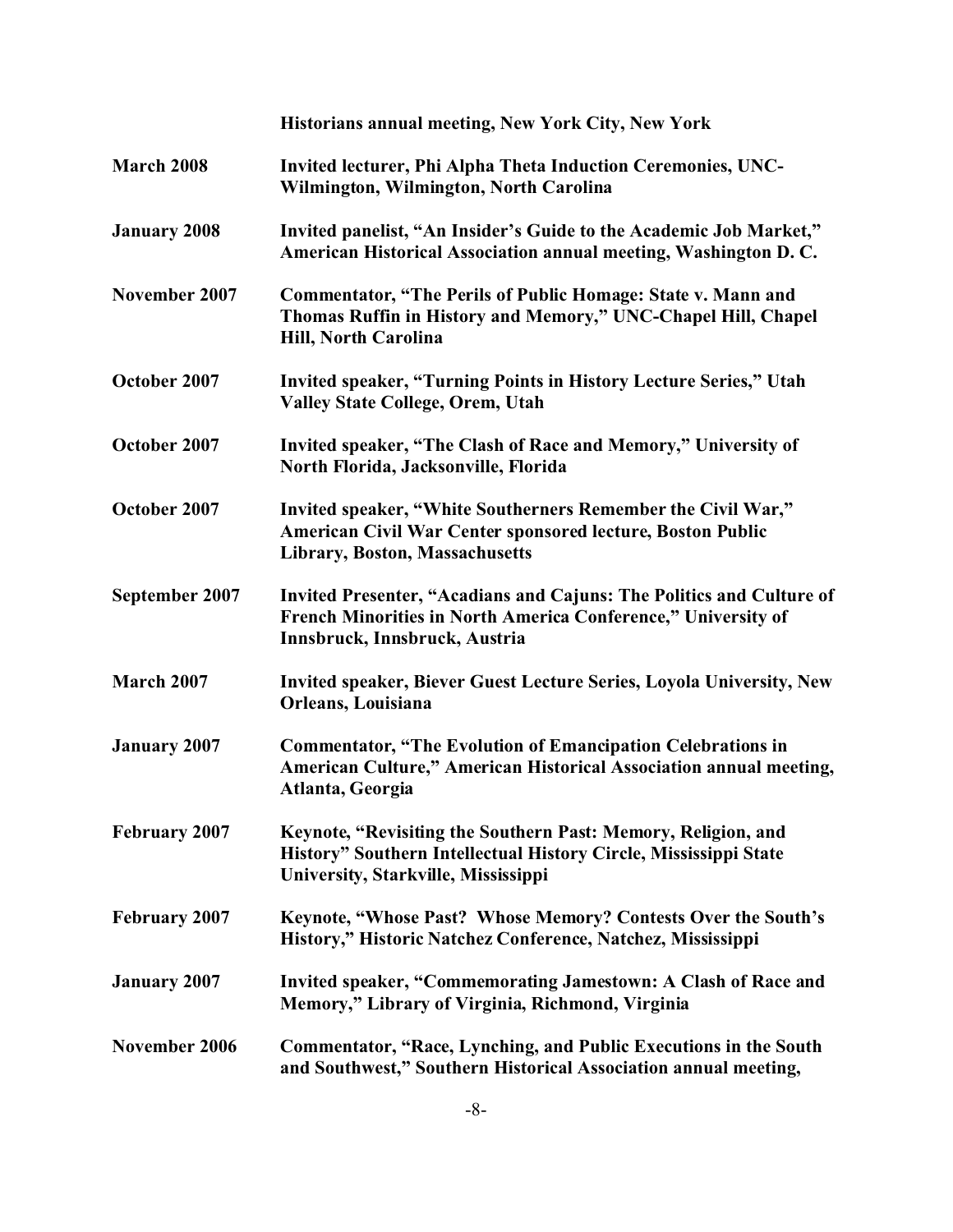|                      | Birmingham, Alabama                                                                                                                                                                                                                                         |
|----------------------|-------------------------------------------------------------------------------------------------------------------------------------------------------------------------------------------------------------------------------------------------------------|
| October 2006         | Invited speaker, Mass Politics: Paradoxes of Participation," German<br>Historical Institute, Washington, D. C.                                                                                                                                              |
| <b>May 2006</b>      | Invited speaker, "An Exemplary Citizen: Booker T. Washington,"<br>12 <sup>th</sup> Annual Clinicopathological Conference, University of Maryland<br><b>Medical School, Baltimore, Maryland</b>                                                              |
| October 2005         | Invited Speaker, "The Southern Past: The Contest of Race and<br>Memory," Library of Virginia, Richmond, Virginia                                                                                                                                            |
| October 2005         | Invited speaker, "Contested Memory in the American South," North<br>Carolina Museum of History, Raleigh, North Carolina                                                                                                                                     |
| October 2005         | Invited commentator, "Coloring the Market: Color and<br><b>Consumption," Dixie Emporium: Consumerism, Tourism and</b><br>Memory in the American South," Symposium for the Institute for<br>Southern Studies, University of South Carolina, Thomson, Georgia |
| October 2005         | Keynote, "Memory and the Teaching of History," Kentucky<br><b>Association of Teachers of History, Frankfort, Kentucky</b>                                                                                                                                   |
| September 2005       | Invited speaker, "Race, Repression, and Reconciliation: Berea College<br>Symposium on the Black Experience in Appalachia and America,"<br>Berea, Kentucky                                                                                                   |
| September 2005       | Elizabeth Roller Bottimore Lecture, University of Richmond,<br>Richmond, Virginia                                                                                                                                                                           |
| <b>August 2005</b>   | Invited presenter, "Global History, Graduate Students, and the Job<br>Market," American Historical Association Workshop for Directors of<br>Graduate Studies, Washington D.C.                                                                               |
| <b>June 2005</b>     | Invited presenter, "The Civil War as God's Work: African-<br>Americans interpret the Civil War," Civil War, Causes and<br>Consequences Conference, Center for the Study of the United States,<br><b>University of Toronto, Toronto, Ontario</b>             |
| <b>March 2005</b>    | Lyon Gardiner Tyler lecture, "A Duty Peculiarly Fitting to Women:<br>Southern White Women, Public Space, and Collective Memory, 1880-<br>1920," William & Mary University, Williamsburg, Virginia                                                           |
| <b>February 2005</b> | Invited keynote, "The 'Authentic' South: Cultural Uses of the South<br>in the Twentieth Century," Biennial Southern Historical Association                                                                                                                  |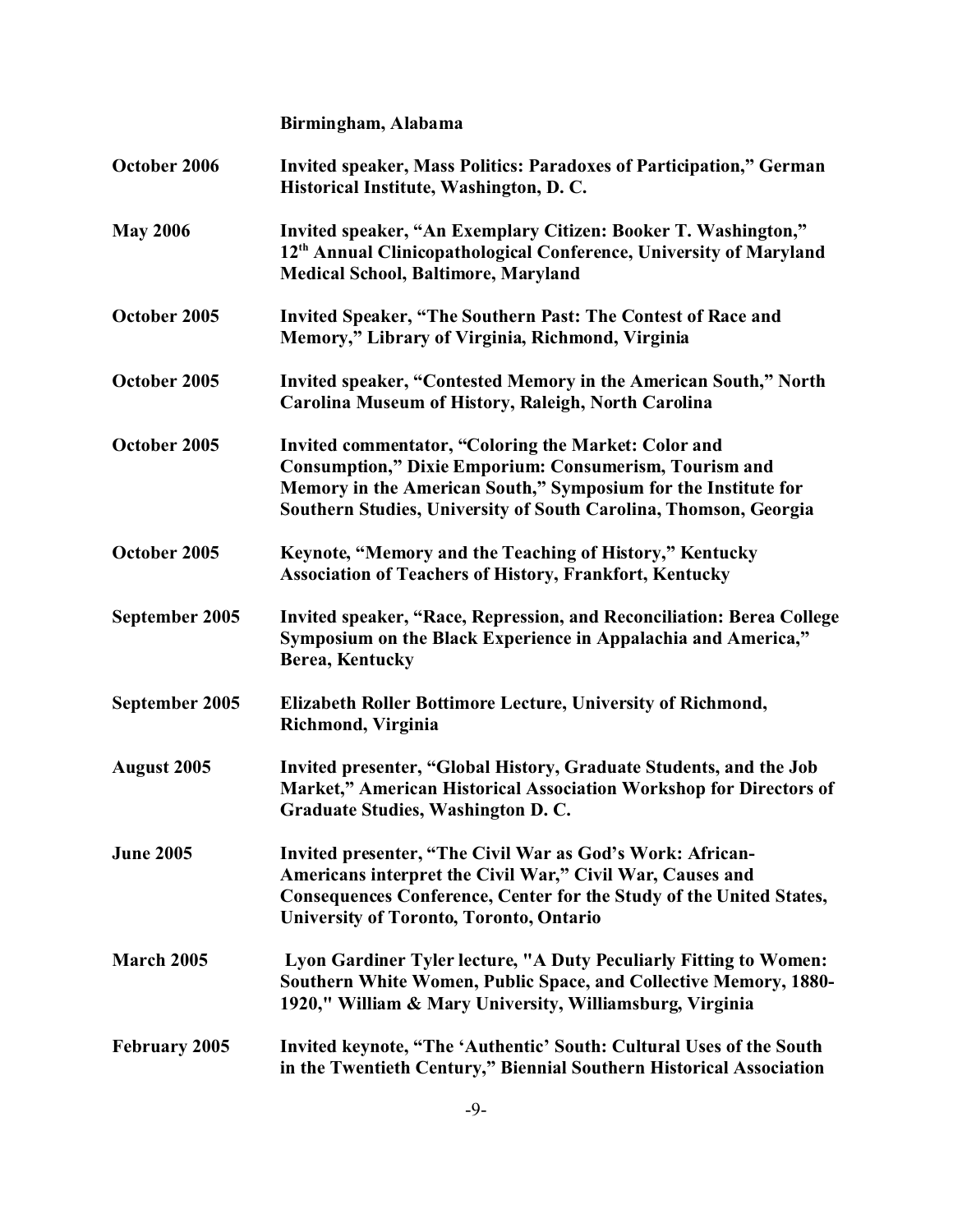|                      | lecture, at the Biennial Southern National Bank Symposium on<br><b>Southern History, Rice University, Houston, Texas</b>                                                                                                                                             |
|----------------------|----------------------------------------------------------------------------------------------------------------------------------------------------------------------------------------------------------------------------------------------------------------------|
| March 2004           | Invited co-host, "Capstone Conversation: Emerging Issues in the<br>Study of American Historical Memory," Organization of American<br><b>Historians annual meeting, Boston, Massachusetts</b>                                                                         |
| <b>June 2003</b>     | <b>Invited presenter, "Using the Web to Create School-University</b><br><b>Collaborations for Teacher Professional Development in United States</b><br>History," American Historical Association "Innovations in<br>Collaborations" conference, Alexandria, Virginia |
| April 2003           | Roundtable chair, "Problems in American Historical Memory,"<br>Organization of American Historians annual meeting, Memphis,<br><b>Tennessee</b>                                                                                                                      |
| April 2003           | Keynote, "Thomas Dixon: An American Proteus," Thomas Dixon, Jr.<br>And the Making of Modern America Symposium, Wake Forest<br>University, Winston-Salem, North Carolina                                                                                              |
| <b>January 2003</b>  | Commentator, "Civil War and Civil Discourse: Reinterpreting the<br>Tullahoma Campaign of 1863," American Historical Association<br>annual meeting, Chicago, Illinois                                                                                                 |
| October 2002         | Invited presenter, "Why are We Here Today?" Lynching and Racial<br>Violence in America Conference, Emory University, Atlanta, Georgia                                                                                                                                |
| April 2002           | Keynote, "Meta Warrick's 1907 'Negro Tableaux' and (Re)Presenting<br>African American Historical Memory,"Annual Meeting of the<br>Georgia Association of Historians, St. Simons, Island, Georgia                                                                     |
| <b>February 2002</b> | <b>Commentator, "National Landmarks and Virginia's Heroes of Two</b><br>Wars," Virginia's Civil War and Aftermath: The Douglas Southall<br>Freeman and Southern Intellectual History Conferences, University<br>of Richmond, Richmond, Virginia                      |
| November 2001        | Invited presenter, "Images of Lynching," Chicago Humanities<br><b>Festival, Chicago Historical Society, Chicago, Illinois</b>                                                                                                                                        |
| November 2001        | Invited speaker, "Arguing about the Civil War: White and Black<br>Southerners and the Civil War," Honors Program lecture, Santa Fe<br><b>Community College, Gainesville, Florida</b>                                                                                 |
| October 2001         | Invited presenter, "Race, Religion, and Nationalism" Colloquium,<br><b>Amherst College, Amherst, Massachusetts</b>                                                                                                                                                   |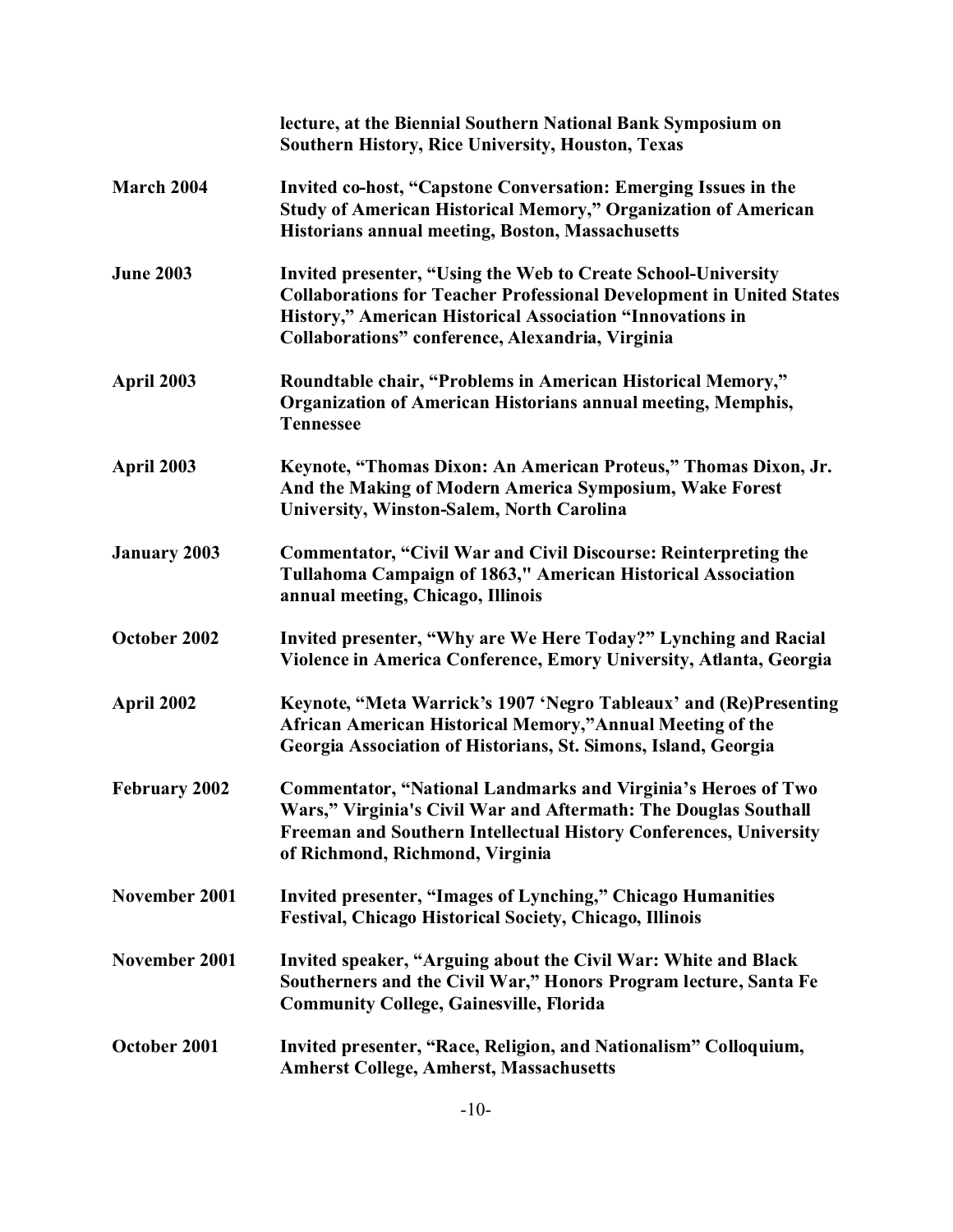| <b>June 2001</b>  | Keynote, "Meta Warrick's 1907 'Negro Tableaux' and (Re)Presenting<br>African American Historical Memory," St. George Tucker Society<br>annual meeting, Atlanta, Georgia                                                                                   |
|-------------------|-----------------------------------------------------------------------------------------------------------------------------------------------------------------------------------------------------------------------------------------------------------|
| November 2000     | Presenter, "Meta Warrick's 1907 "Negro Tableaux" and<br>(Re)Presenting African American Historical Memory," "Woman's<br>World, 1880-1920: From Object to Subject," Reynolda House<br>Symposium, Museum of American Art, Winston-Salem, North<br>Carolina  |
| November, 2000    | <b>Commentator, "Historical Memory in the Era of the Civil Rights</b><br>Movement," Southern Historical Association annual meeting,<br>Louisville, Kentucky                                                                                               |
| October 2000      | Presenter, "Should Demographers be allowed to Study Lynchings?"<br>Southern Demographers Association annual meeting, New Orleans,<br>Louisiana                                                                                                            |
| April 2000        | Presenter, "Tourism and the Pursuit of Authentic History in the<br>South 1900-1940," Plantations of the Mind: Marketing Myths and<br>Memories in the Heritage Tourism Industry conference, University of<br><b>Charleston, Charleston, South Carolina</b> |
| April 2000        | Presenter, "The Faith that the Dark Past Has Taught Us: The<br>Practice of African American Memory in the South, 1865-1930,"<br>Citadel Conference on the South, Charleston, South Carolina                                                               |
| April 2000        | Commentator, "Utopian Socialism in the Deep South," Georgia<br><b>Association of Historians, Albany, Georgia</b>                                                                                                                                          |
| October 1999      | B. F. Hall Lecture, "Memory, Race, and Southern Identity,"<br>University of North Carolina - Wilmington, Wilmington, North<br>Carolina                                                                                                                    |
| October 1999      | Invited lecture, "Black Memory in the Age of Jim Crow," Department<br>of Religion, University of North Carolina - Wilmington, Wilmington,<br><b>North Carolina</b>                                                                                        |
| April 1999        | Chair and commentator, "Violence and Vigilance in 20th Century<br>Florida," Florida Historical Society Annual Meeting, Daytona Beach,<br>Florida                                                                                                          |
| <b>March 1999</b> | Invited commentator, "The Segregated South," Sidney Sussex<br>College, Cambridge University, Cambridge, England                                                                                                                                           |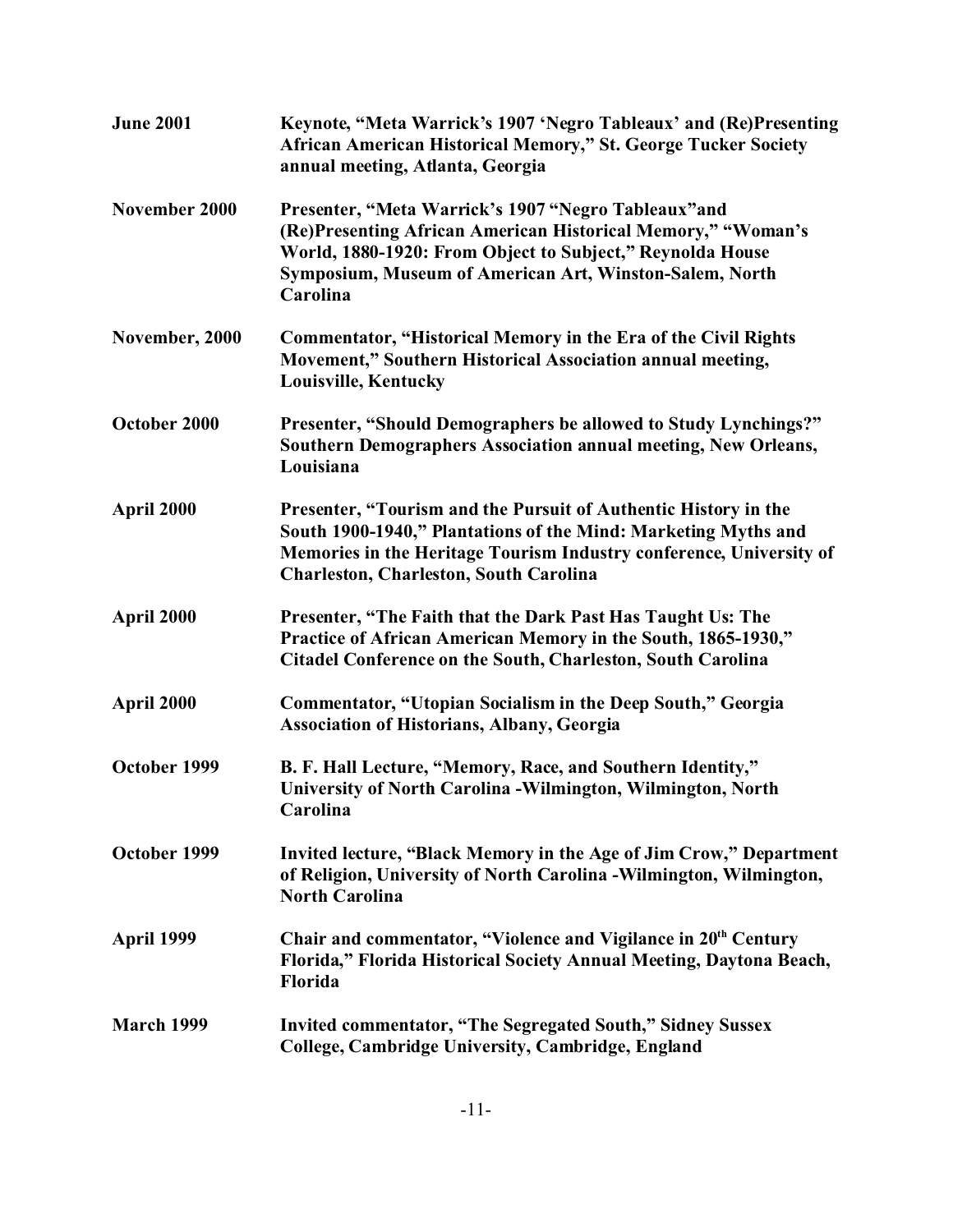| November 1998       | Presenter, "Memory, White Women, and the Battle of Nashville<br>Monument," Battle of Nashville Monument Symposium, Nashville,<br><b>Tennessee</b>                                      |
|---------------------|----------------------------------------------------------------------------------------------------------------------------------------------------------------------------------------|
| April 1998          | Invited speaker, "History, Memory and Southern Identity: The cul-<br>de-sac of Southern Distinctiveness," History Graduate Student<br>Seminar, Duke University, Durham, North Carolina |
| November 1997       | Chair, "Oscar Micheaux's Within Our Gates," Chair, Southern<br>Historical Association annual meeting, Atlanta, Georgia                                                                 |
| <b>June 1997</b>    | <b>Commentator, "Sexual Violence and Intimidation," Southern</b><br>Association of Women Historians bi-annual meeting, Charleston,<br><b>South Carolina</b>                            |
| October 1997        | Chair and commentator, "Extraordinary Alliances: Cross-Cultural<br>Politics in Turn-of-the-Century New York City," American Studies<br>Association annual meeting, Washington, D.C.    |
| <b>June 1997</b>    | Chair and commentator, "Mules, Migration, and Inland Rice: An<br>Assemblage on the Modern South," Agricultural History Society<br>Symposium, Chapel Hill, North Carolina               |
| April 1997          | Keynote, "The Partnership of Professional Historians and<br>Antiquarians in the South, 1890-1920," Historical Society of North<br>Carolina annual meeting, Greensboro, North Carolina  |
| <b>March 1997</b>   | Presenter, "White Women and Memory," Second Women and<br>Historical Preservation Convention, Mesa, Arizona                                                                             |
| <b>March 1997</b>   | Invited speaker, "The Problem of Memory in the Modern South,"<br>Public Lecture, the Valentine Museum, Richmond, Virginia                                                              |
| <b>January 1997</b> | Invited speaker, "Professional Historians and Antiquarians in the<br>New South, 1890-1920," North Carolina State University History<br>Department Seminar, Raleigh, North Carolina     |
| November 1996       | Chair and commentator, "State and Civil Society in the American<br>South and South Africa," Southern Historical Association<br><b>Convention, Little Rock, Arkansas</b>                |
| November 1996       | Invited speaker, "Embalming the Past in the Amber of History:<br>Archives and Historical Memory in the South, 1890-1920," North<br>Carolina State Archives, Raleigh, North Carolina    |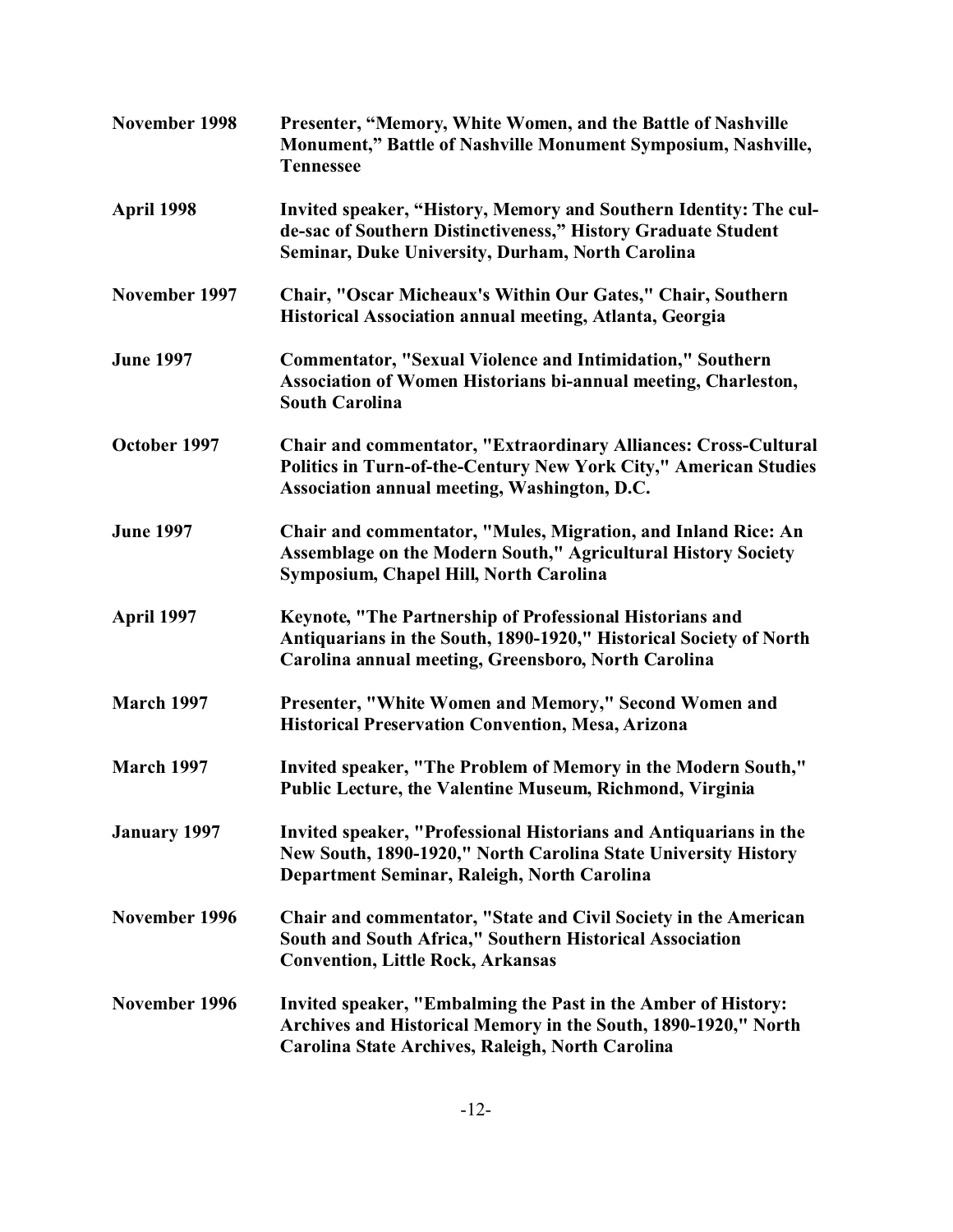| October 1996        | <b>Commentator, "Capital Punishment and Social Control in Europe</b><br>and America," American Society for Legal History annual meeting,<br>Richmond, Virginia                                              |
|---------------------|-------------------------------------------------------------------------------------------------------------------------------------------------------------------------------------------------------------|
| <b>May 1996</b>     | Invited speaker, "No Deed But Memory: Historical Memory in the<br>Modern South," National Humanities Center, Research Triangle,<br><b>North Carolina</b>                                                    |
| <b>May 1996</b>     | <b>Commentator, "Contexts and Consequences of Lynching,"</b><br>Association for the Study of Afro-American Life and History annual<br>meeting, Charleston, South Carolina                                   |
| April 1996          | <b>Invited speaker, "Thinking About White Women and Public Memory</b><br>in the South, 1865-1920," Center for the Study of the American<br>South, University of North Carolina, Chapel Hill, North Carolina |
| <b>January 1996</b> | Commentator, "Lynching in the Postbellum South," American<br>Historical Association annual meeting, Atlanta, Georgia                                                                                        |
| November 1995       | Invited speaker, "Historical Memory in the Modern South,"<br>University of North Carolina - Wilmington, Wilmington, North<br>Carolina                                                                       |
| October 1995        | <b>Invited Speaker, "Historical Memory and Museums in the Modern</b><br>South," Historic Lexington Foundation, Lexington, Virginia                                                                          |
| October 1995        | <b>Commentator, "Memory: Southern Social and Cultural</b><br><b>Comparisons," University of North Carolina, Chapel Hill</b>                                                                                 |
| October 1995        | Chair and commentator, "Lynching in the Postbellum South,"<br>American Society of Criminology annual meeting, Boston,<br><b>Massachusetts</b>                                                               |
| October 1994        | Presenter, "A Freer, Fuller, Richer Life for Women: The Place of<br>Women in the Ruskin Colony, 1894-1901," Communal Societies<br>annual meeting, Oneida, New York                                          |
| <b>June 1994</b>    | Invited presenter, "Xenophobia, Racism, Nativism and National<br>Identity and the United States," German Historical Institute,<br><b>Washington D.C.</b>                                                    |
| April 1994          | <b>Presenter, "Black Responses to Mob Violence," Conference on</b><br>American Civil Rights, University of Helsinki, Helsinki, Finland                                                                      |
| November 1993       | Commentator, "Murder in Faulkner's Oxford," Southern Historical                                                                                                                                             |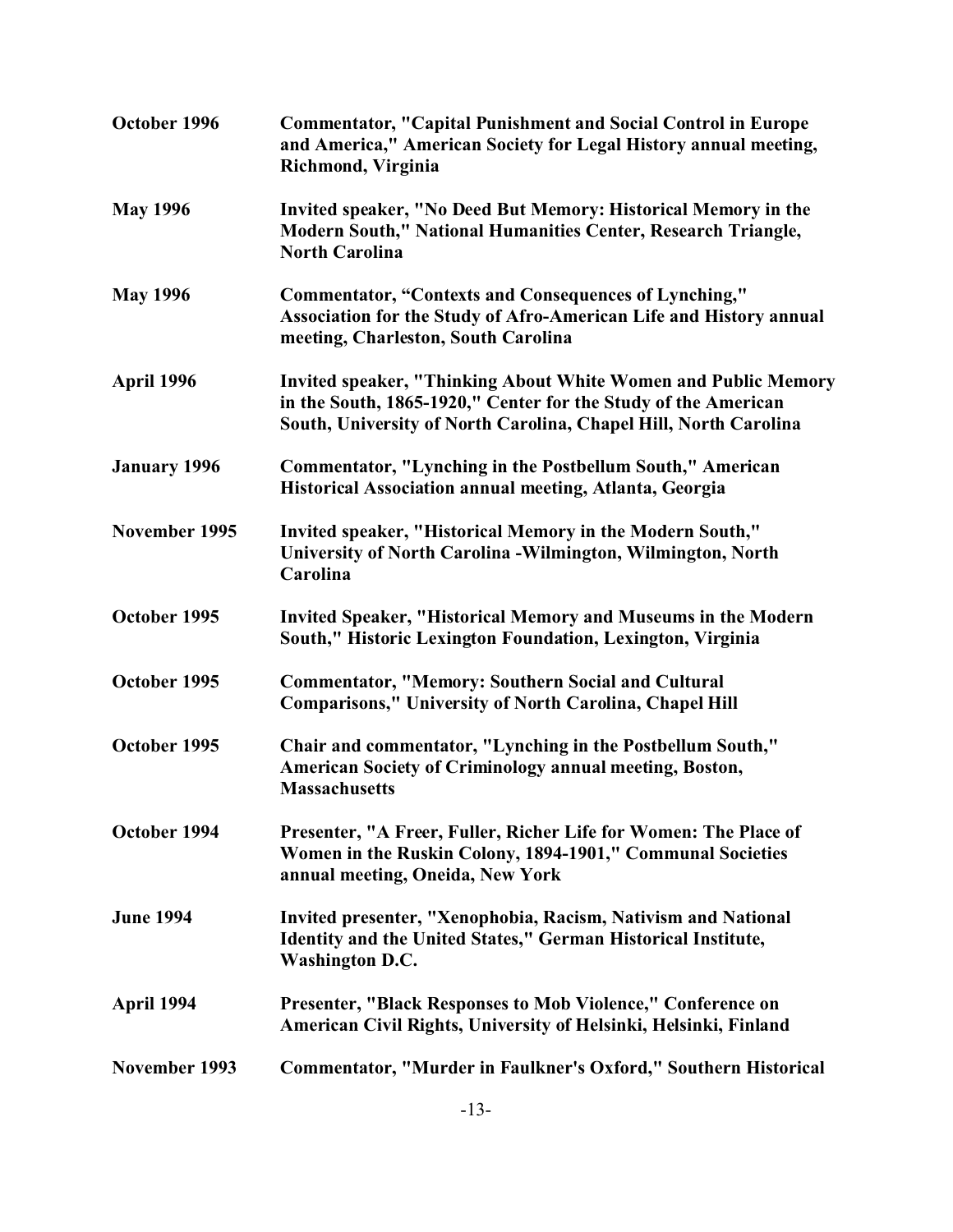|                   | Association annual meeting, Orlando, Florida                                                                                                                                                   |
|-------------------|------------------------------------------------------------------------------------------------------------------------------------------------------------------------------------------------|
| October 1993      | Presenter, "Patterns of Black Responses to White Mob Violence,"<br>Social Science History Association annual meeting, Washington D.C.                                                          |
| October 1993      | Presenter, "A Utopian Frontier in the New South?" Society for<br>Utopian Studies annual meeting, St. Louis, Missouri                                                                           |
| <b>March 1993</b> | Invited speaker, "Black Protest and White Violence," College of<br><b>Charleston, Charleston, South Carolina</b>                                                                               |
| <b>May 1992</b>   | Invited speaker, "Black Protest and Southern Mob Violence, 1880-<br>1930," Georgia Historical Society, Savannah, Georgia; Darien,<br>Georgia, and Beach Institute, Savannah, Georgia           |
| November 1991     | Presenter, "Varn Mill Riot: Violence and Justice in the New South,"<br>Southern Historical Association annual meeting, Fort Worth, Texas                                                       |
| April 1990        | Presenter, "Comparative Regional Approaches to White Violence and<br>Black Responses in the American South, 1880-1930," Organization of<br>American Historians annual meeting, Washington D.C. |
| October 1989      | Presenter, "Southern Mob Violence and the Social Sciences," Social<br>Science History Association annual meeting, Washington D.C.                                                              |
| April 1989        | Presenter, "Toward the Twentieth Century: Lynching in the New<br>South," Presenter, Southeastern Society of Nineteenth Century<br>Studies annual meeting, Atlanta, Georgia                     |

# **PROFESSIONAL SERVICE AT UNC-CH AND OTHER INSTITUTIONS**

| 2009-10   | <b>Interim Chair, Department of History, UNC-CH</b>                       |
|-----------|---------------------------------------------------------------------------|
| 2006-     | Member, Board of Governors, University of North Carolina Press            |
| 2006      | Keynote, Project for Historical Education Teachers' Institute, UNC-CH     |
| 2006      | Member of the Associate University Librarian Search, UNC-CH               |
| 2004-2008 | Director of Graduate Studies, Department of History, UNC-CH               |
| 2004      | Chair, Stephenson Chair in Civil War Era History, UNC-CH                  |
| 2002-2003 | <b>Chair, Colonial Search Committee, UNC-CH</b>                           |
| 2002-2008 | Department of History Graduate Committee, UNC                             |
| 2001      | <b>University of Florida Tercentennial Planning Committee</b>             |
| 2000-2002 | University of Florida Humanities Center Task Force, University of Florida |
| 1999-2002 | Chair, Department of History, University of Florida                       |
| 1998-1999 | <b>Graduate Coordinator, Department of History, University of Florida</b> |
| 1998-1999 | Graduate Committee, College of Liberal Arts & Sciences, University of     |
|           | Florida                                                                   |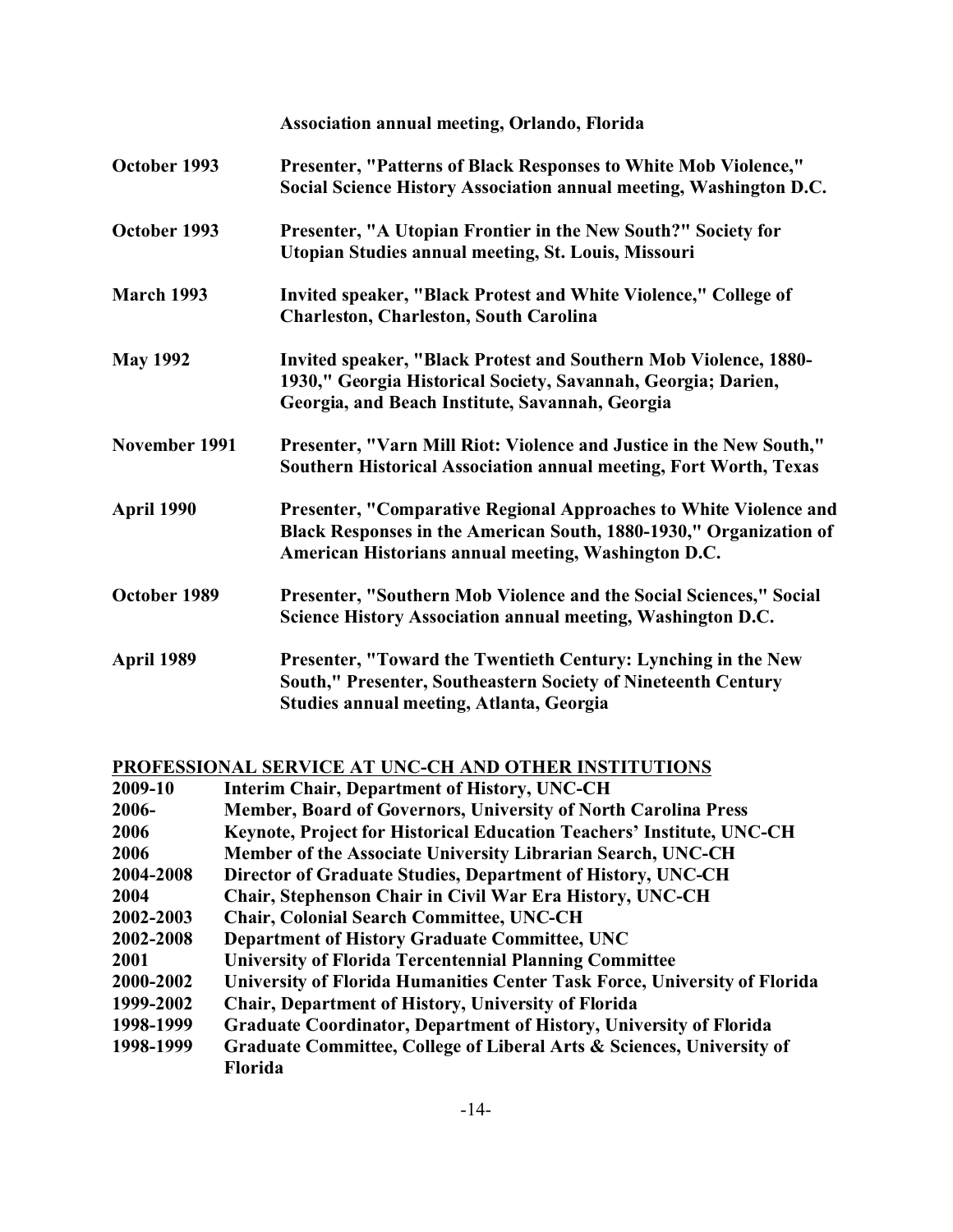| 1997-1999 | <b>Chair of the African-American Target of Opportunity Search Committee,</b> |
|-----------|------------------------------------------------------------------------------|
|           | Department of History, University of Florida                                 |
| 1997-1998 | Chair, Faculty Colloquium Committee, Department of History, University of    |
|           | Florida                                                                      |
| 1997-1998 | Member, Ad Hoc Women Studies Drafting Group, Department of History,          |
|           | <b>University of Florida</b>                                                 |
| 1992-1995 | <b>Undergraduate Chairman, Department of History, Queen's University</b>     |
| 1992-1995 | <b>Executive Committee, Department of History, Queen's University</b>        |
| 1989-1992 | <b>Undergraduate Committee Member, Department of History, Queen's</b>        |
|           |                                                                              |

**University**

# **PROFESSIONAL SERVICE TO DISCIPLINE**

| 2010-2011            | <b>Program Committee Chair, North Carolina Historical Society</b>                                                                                                         |
|----------------------|---------------------------------------------------------------------------------------------------------------------------------------------------------------------------|
| 2009-2011            | Program Committee Member, 2011 American Historical Association<br><b>Annual Meeting</b>                                                                                   |
| <b>February 2008</b> | Organizer and co-host, Southern Intellectual History Circle annual<br>meeting, Chapel Hill, North Carolina                                                                |
| October 2007         | Organizer and host, "Beyond Blackface: African Americans and the<br>Creation of American Mass Culture" conference, UNC-Chapel Hill,<br><b>Chapel Hill, North Carolina</b> |
| 2007-present         | <b>Organization of American Historians Distinguished lecturer</b>                                                                                                         |
| 2007                 | Co-leader, Summer Teachers' Institute, National Humanities Center,<br><b>Research Triangle Park, North Carolina</b>                                                       |
| 2007-2009            | Participant, North Carolina School for Sciences and Math Teachers'<br><b>Institute, Durham, North Carolina</b>                                                            |
| 2006-2008            | Moderator, American Historical Association listserv for Directors of<br><b>Graduate Studies</b>                                                                           |
| 2003                 | Julia Cherry Spruill Prize Selection Committee Member, Southern<br><b>Association of Women Historians</b>                                                                 |
| 2002-04              | <b>American Council of Learned Societies Fellowship Selection</b><br><b>Committee Member</b>                                                                              |
| 2002                 | Annual meeting program Committee Co-Chair, Southern Historical<br><b>Association</b>                                                                                      |
| 2002                 | Committee Member, Beveridge Prize, American Historical<br><b>Association</b>                                                                                              |
| 2001                 | Co-leader, Summer Teachers' Institute, National Humanities Center,<br><b>Research Triangle Park, North Carolina</b>                                                       |
| 2001                 | <b>Program Committee, Southern Historical Association</b>                                                                                                                 |
| 2001                 | Chair, Albert Beveridge and John H. Dunning Prize Committee,<br><b>American Historical Association</b>                                                                    |
| 2000                 | <b>Committee Member, Will Holmes Prize, Southern Historical</b><br><b>Association</b>                                                                                     |
| 2000                 | <b>Committee Member, Beveridge Prize, American Historical</b><br><b>Association</b>                                                                                       |
| 1998-1999            | <b>Membership Committee, Southern Historical Association</b>                                                                                                              |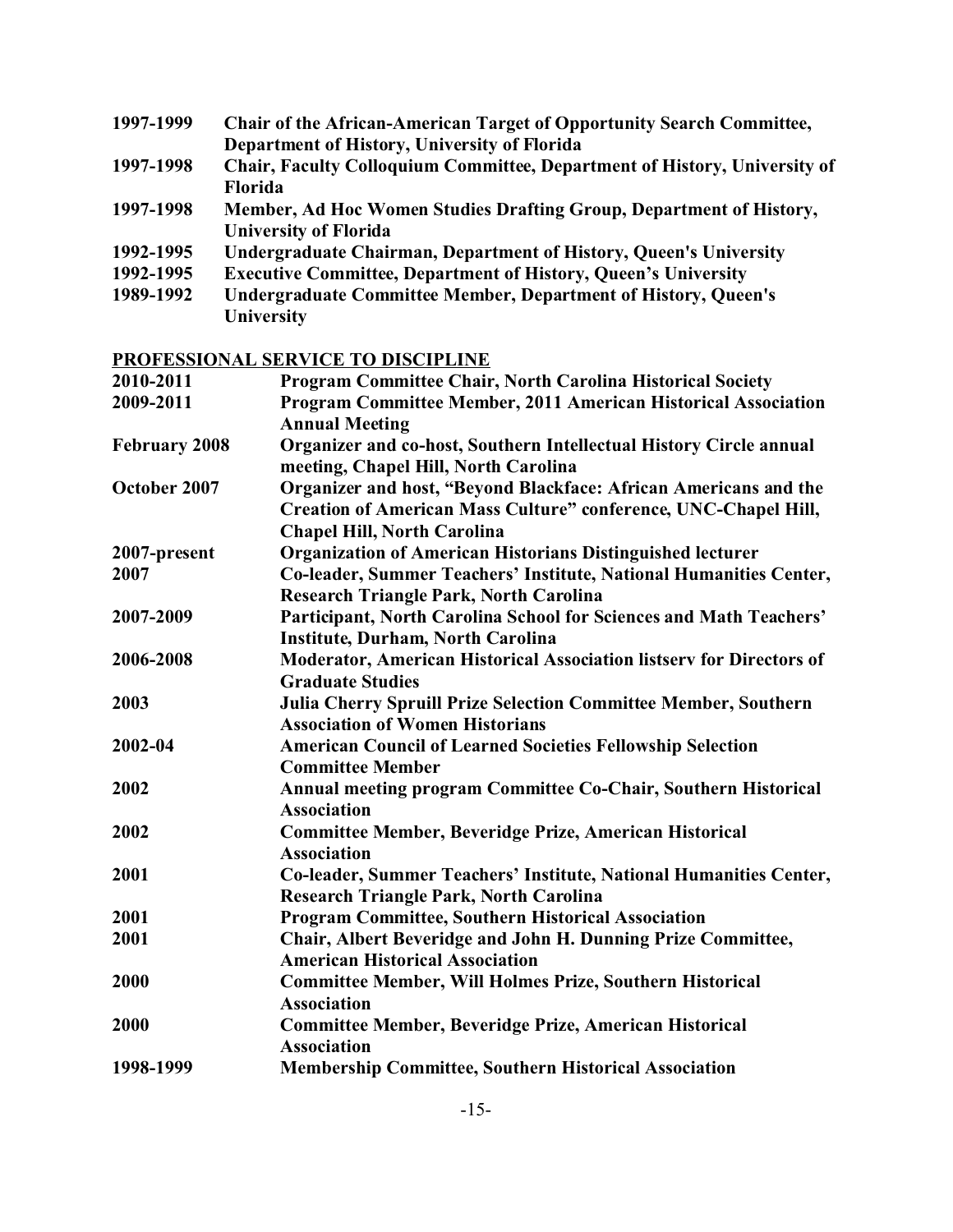## **EDITORIAL BOARD MEMBER**

**2002-2005 Member of the Board of Editors of the Journal of Southern History 1998-2001 Member of the Board of Editors of the Virginia Magazine of History and Biography (1998-2001)**

### **REVIEWED BOOK MANUSCRIPTS FOR:**

**Bedford/St. Martin's, Harvard University Press, Louisiana State University Press, McGraw-Hill, Northeastern University Press, Ohio State University Press, Oxford University Press, St. Martin's Press, University of Alabama Press, University of Georgia Press, University of Illinois Press, University of Minnesota Press, University of Virginia Press, University Press of Florida, University of Kentucky Press, University Press of Mississippi**

## **REVIEWED ARTICLE MANUSCRIPTS FOR:**

**Appalachian Studies, Canadian Journal of American Studies, Virginia Magazine of History and Biography, Georgia Historical Quarterly, Journal of Southern History, American Quarterly, Journal of American History, Pennsylvania History, Southern Spaces, Space and Culture**

### **PEER REVIEW OF RESEARCH PROPOSALS FOR:**

**Quebec Fonds FCAR (Pour La Formation de Chercheurs et L'Aide a la Recherche), Social Science and Humanities Research Council of Canada, MacArthur Foundation, National Humanities Center**

## **PEER REVIEW OF TENURE AND PROMOTION FOR:**

**Rice University, University of Western Florida, Portland State University, University of Mississippi, University of North Texas, Indiana University, George Mason University, University of Virginia, Florida State University, California – Santa Barbara, Colorado – Colorado Springs, Indiana University, George Mason University, University of Alabama, University of Georgia, University of Missouri - Rolla, Pennsylvania State University, Massachusetts Institute of Technology, Miami University of Ohio**

### **EXTERNAL REVIEW COMMITTEE MEMBER**

- **2003 Wabash College Department of History**
- **2002 Texas A&M, Southeastern Association of Colleges and Schools Accreditation Committee**
- **2001 University of Georgia, Southeastern Association of Colleges and Schools Accreditation Committee**

### **EXTERNAL DISSERTATION COMMITTEE MEMBER: Duke University, Georgia Tech University, University of Sydney**

### **CONSULTING WORK/ PROFESSIONAL SERVICE**

**2006-07 Advisor, collection and mission revision, Matheson History Museum,**